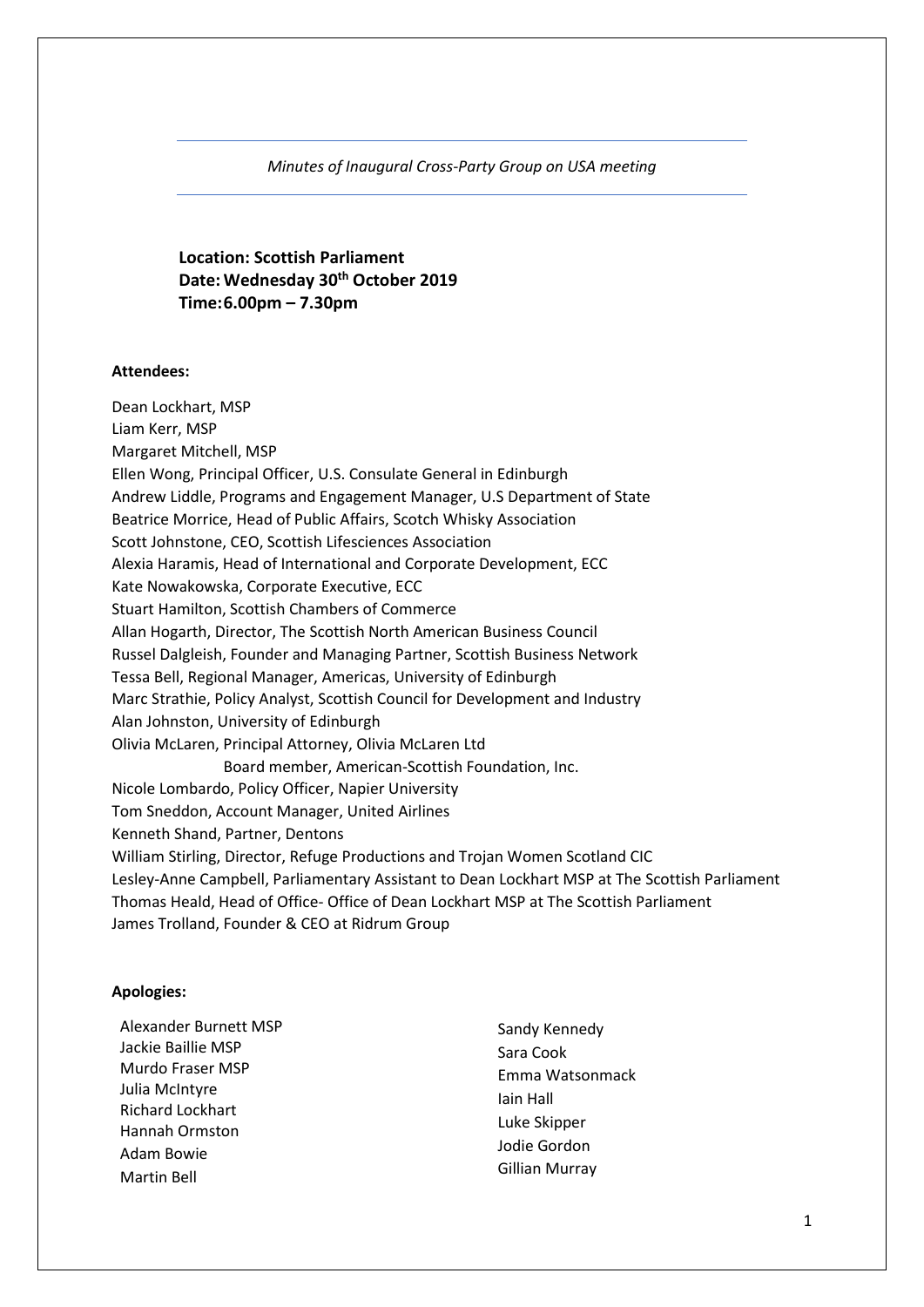Professor George Boyne Donella Beaton Richard Wells Duncan Wood Neil McInnes Aidan Kerr Cat Hay

Rebecca Groundwater Alan Saloniovka Caroline Welsh Professor Neville Wylie Jo Graham Calum Moultrie Richard Wells Russsell Borthwick Donella Beaton

## **Speakers**

- Ellen Wong, Principal Officer of the U.S. Consulate General in Edinburgh
- Beatrice Morrice, Head of Public Affairs, Scotch Whisky Association
- Scott Johnstone, CEO, Scottish Lifesciences Association
- Alexia Haramis, Head of International and Corporate Development, ECC

### **Facilitator**

Dean Lockhart, MSP Mid Scotland and Fife

## **1. Welcome and introductory remarks**

Dean Lockhart MSP (DL) welcomed everyone to the second meeting of the Cross Party Group on the USA.

DL welcomed the Principal Officer of the U.S. Consulate General in Edinburgh, Mrs Ellen Wong (EW). DL suggested going round the table so the attendees could introduce themselves.

DL suggested to everyone to join the CPG USA group on LinkedIn.

## **2. Guest Speaker**

## **2.1 Ellen Wong, Principal Officer of the U.S. Consulate General in Edinburgh (EW).**

EW thanked the attendees and the representatives of the Edinburgh Chamber of Commerce for agreeing to take on the secretariat role for the group.

EW began the discussion highlighting the potential for growth and economic development for both Scotland and USA.

EW shared key statistics:

- USA is the number one investor in Scotland and Scotland's top international trading partner
- 34% of FDI in Scotland is from USA
- Of the 9 biggest FDI projects in 2018, 6 were US projects
- Almost 600 US companies are currently operating in Scotland
- 5.5 billion exports to USA in 2018

EW spoke about the increase of US tariffs on some sectors for exports and the US President wanting to enhance and make a trade deal with the UK. Also with regards to the USA being an attractive market for Scottish Businesses as it is so diverse and the consumption rates and household spend are the highest in the world.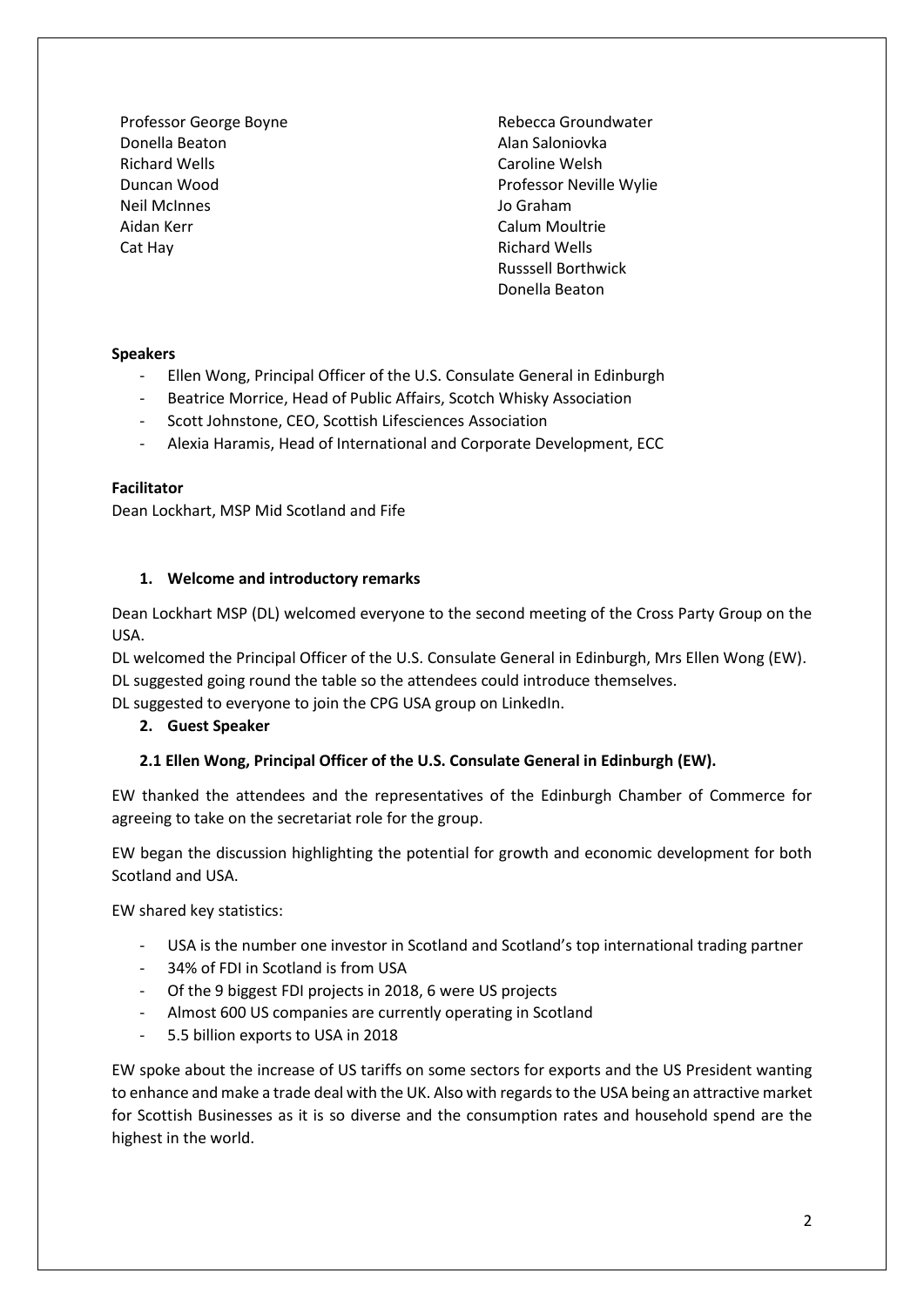EW informed on many services that are available to support trade between Scotland and USA like US Commercial Services in London, SelectUSA, Council of American States in Europe (CASE) and Global Entry. A document summarising the support available on how to navigate the US market was circulated to the attendees.

The USA are ready to discuss a trade deal with the UK after Brexit.

## **2.2 Beatrice Morrice, Head of Public Affairs, Scotch Whisky Association (BM)**

BM highlighted the USA as a crucial market for Scotland, but also expressed her concern over the 25% tariff on single malt Scottish whisky and liqueur. BM noted that bourbon saw a 20% drop after EU tariffs and that smaller companies will be mostly affected, as the larger companies will be able to absorb these costs. SWA wants to encourage the UK and USA to continue the dialogue, in order to establish a post-Brexit free-trade agreement.

# **2.3 Scott Johnstone, CEO, Scottish Lifesciences Association (SJ) and Alexia Haramis, Head of International and Corporate Development, ECC (AH)**

AH updated the group on the Edinburgh Chamber's plans to take a trade mission out to Philadelphia in collaboration with the SNABC (Scottish North American Business Council) 23-25<sup>th</sup> March 2020. AH explained that this visit will be part of the International Trade Partnership programme of activities which are open to attend by any company across any sector in Scotland and will provide site visits and B2B meetings in-market. Allan Hogarth (AH) from the SNABC will be leading this mission and spoke about the programme in-market and the market awareness event which will take place on the  $27<sup>th</sup>$ November.

David Ross (DR) updated the Group on the international work being carried out by the Glasgow Chamber of Commerce, including an inbound Trade Mission from Portland, Oregon, outbound mission to Portland in 2020 and the memorandum of understanding with the Manhattan Chamber of Commerce.

Scott Johnston (SJ) highlighted that common issues and shared goals are very beneficial for trade, same size of the market (Scotland and selected state) as well as funding issues are common grounds. Case studies are essential. SJ said that regulations and political situations can be problematic and are for both governments to take on-board to facilitate open trade.

## **3. Open discussion on fostering business and trade relations between Scotland and US**

DL opened up the discussion on trade.

The group members discussed the potential and opportunities of the relations.

Allan Hogarth (AH) explained that on the 26<sup>th</sup> and 27<sup>th</sup> November there is a visit from CASE, Council of American States in Europe to Edinburgh and some representatives from the CPGUSA will be meeting with the President and representatives of states on the  $26<sup>th</sup>$  November. The following states will be represented: Florida, Kentucky, South Carolina, Pennsylvania, Ohio and Virginia.